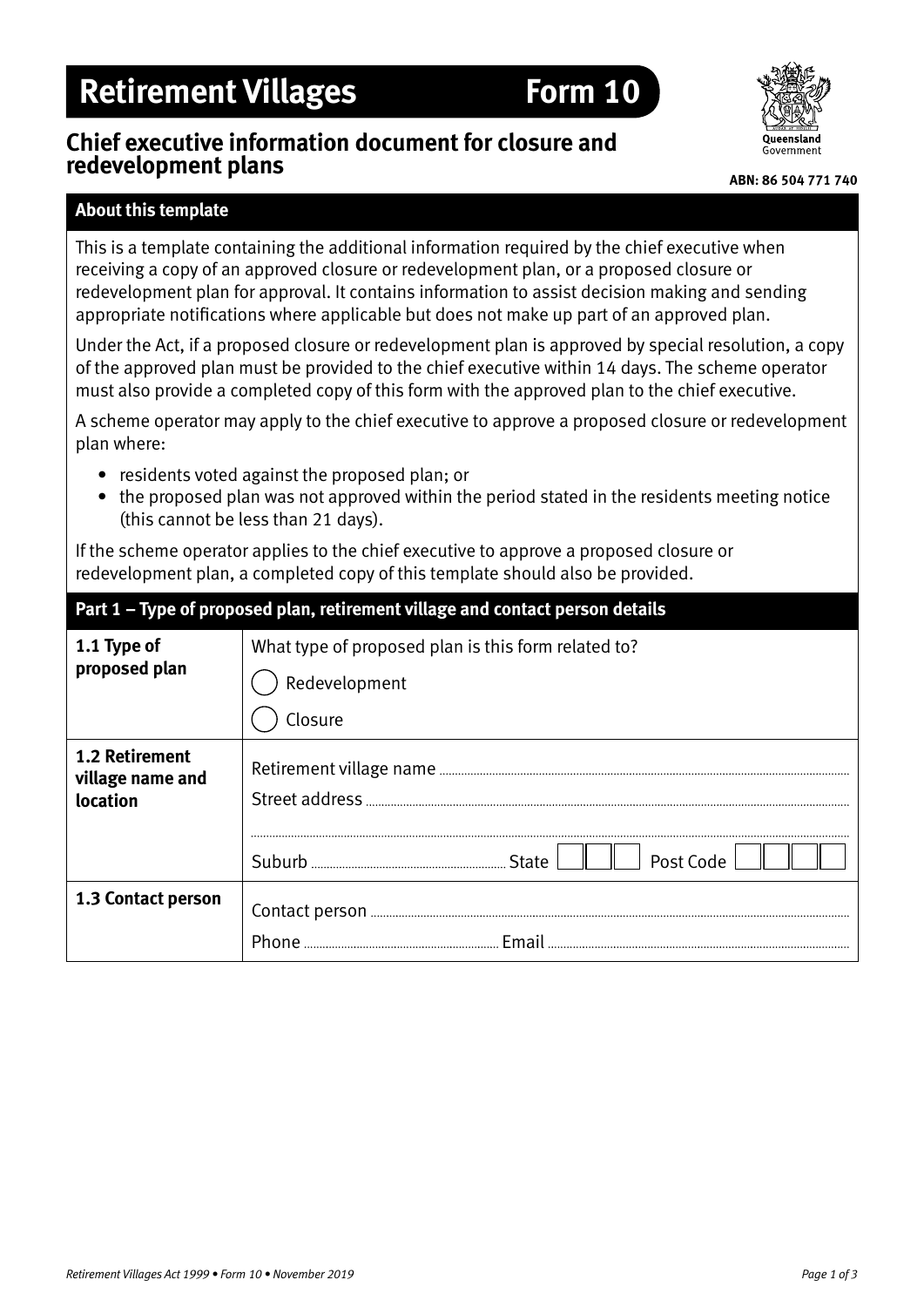| <b>Part 2 - Required information</b>                                     |                                                                                                                                                                                                                                                                                                                                                                                                                                            |
|--------------------------------------------------------------------------|--------------------------------------------------------------------------------------------------------------------------------------------------------------------------------------------------------------------------------------------------------------------------------------------------------------------------------------------------------------------------------------------------------------------------------------------|
| 2.1 Required<br>information                                              | When being sent to the chief executive this form should include:<br>information on the outcome of the special resolution vote (see 2.2)<br>a summary of feedback received (if any) from residents about why the<br>proposed plan was not approved (if applicable) (see 2.3)<br>a list of the unit number and street address for all accommodation units<br>in the retirement village (see 2.4).                                            |
| <b>2.2 Residents</b><br>meting for special<br>resolution vote<br>details | 2.2.2 Date that the residents meeting notice and proposed plan was given to<br>2.2.3 Did residents meet to vote on the proposed plan by special resolution?<br>Yes $( )$<br>No<br>2.2.4 How many residents were entitled to vote for the special resolution?<br>2.2.5 How many residents, who were entitled to vote, voted to approve the<br>special resolution?<br>2.2.6 Was the special resolution approved by residents?<br>Yes (<br>No |
| 2.3 Application to<br>chief executive to<br>approve a proposed<br>plan   | 2.3.1 Are you applying to the chief executive to have the attached proposed<br>plan approved?<br>Yes () No<br>2.3.2 Provide a summary of any feedback received from residents about why<br>the proposed plan was not approved.<br>Provided as attachment<br>Not applicable                                                                                                                                                                 |